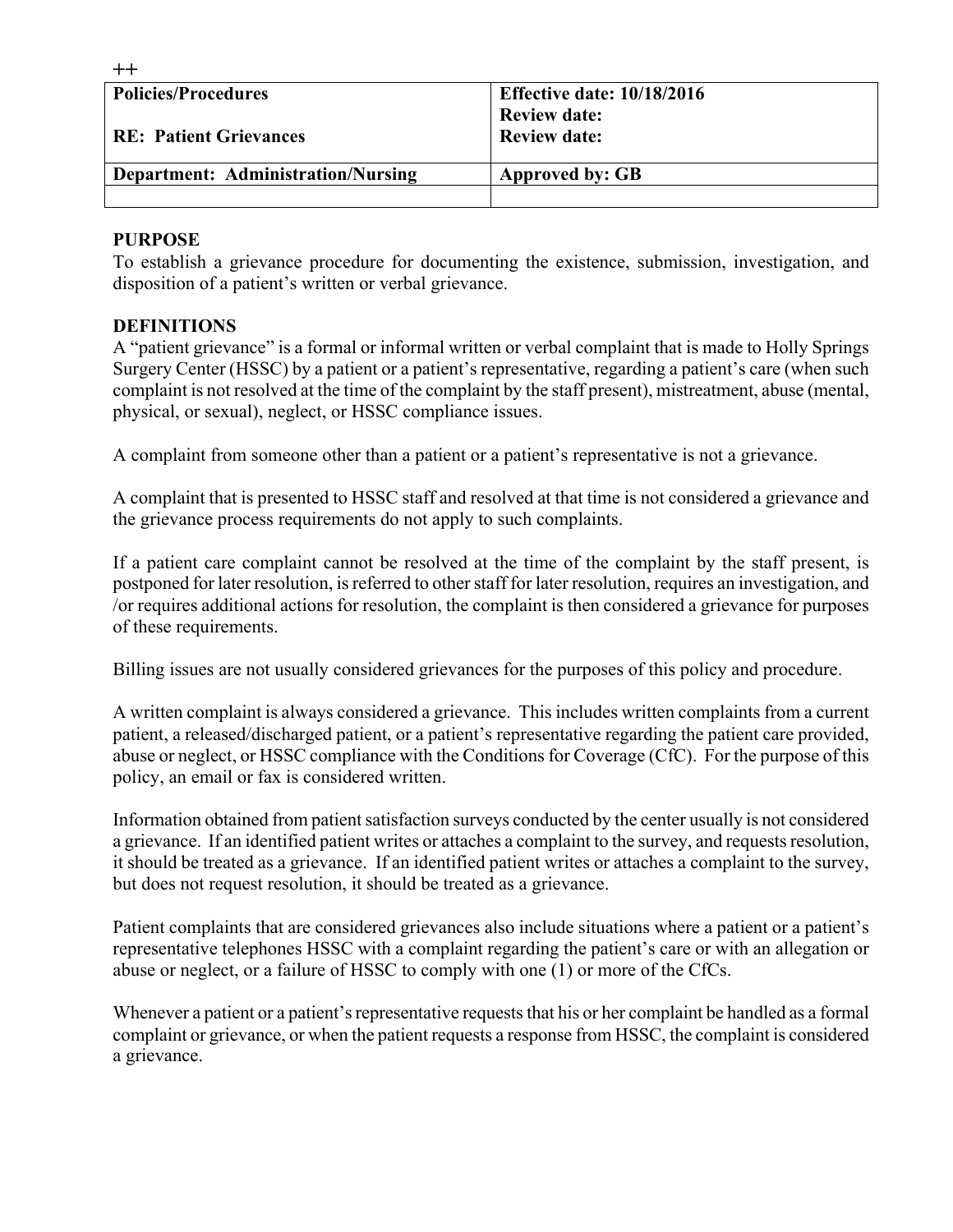## **POLICY**

It is the policy of this HSSC to investigate all patient and family complaints (grievances) concerning the quality of care and/or services provided. Patients and/or family will be informed of their right to file complaints and the appropriate mechanism for voicing any concerns. All patient complaints will be analyzed and investigated, and when indicated, the responsible manager will provide a written response. Appropriate corrective action will be taken. Each patient and/or family member making a complaint will receive a written or verbal response from HSSC that addresses issues regarding treatment or care that is (or fails to be) furnished. It is required that all patients with the same or similar health problems receive the same level of care, and that the presentation of a complaint does not, in itself, serve to compromise a patient's future access to care at HSSC.

All staff is provided education regarding their obligation to report all grievances, including whom they should report the grievance to. The grievance process is integrated into HSSC's quality assessment and performance improvement program. The patient has the right to:

- Be free of acts of discrimination or reprisal
- Voice grievances regarding treatment or care
- Be fully informed about a treatment or procedure and expected outcome

#### **PROCEDURE**

#### **1. Patient Complaint Mechanism**

To facilitate the submission of a complaint in writing, a satisfaction form shall be provided to all patients at the time of discharge. Patients may utilize this form or document their concerns in written format as they choose.

#### **2. Receipt of Patient Complaint.**

All staff must treat complaints in a serious manner, and make every effort to correct the situation in a manner consistent with HSSC's mission and values statements. If necessary, either the complainant or staff may request assistance from administrative staff in resolving the matter.

It is the right and responsibility of the complainant to register a complaint verbally, by telephoning CENTER or mailing a written complaint to CENTER.

- a. All complaints received by telephone or in writing are to be documented on the Patient Compliment/Complaint Form.
- b. Complete the top part of the form (from "date received" through "referred to" sections). Please note if the complainant has not reported the complaint to their primary caregiver.
- c. Forward the completed form to the Administrator or another manager who has the authority to address grievances on behalf of HSSC.

#### **3. Complaint Response and Resolution**

All complaints are to be analyzed and investigated to determine the appropriate response. Appropriate actions may include clarification, correction, prevention of future occurrences, and informing the complainant of the actions taken. Complaints that include unsettled patient issues are to be given the highest priority. For these complaints, initial patient or family contact should be made within 72 hours of receipt and the matter resolved as soon as possible.

All complaints addressed directly to HSSC will receive a written response from the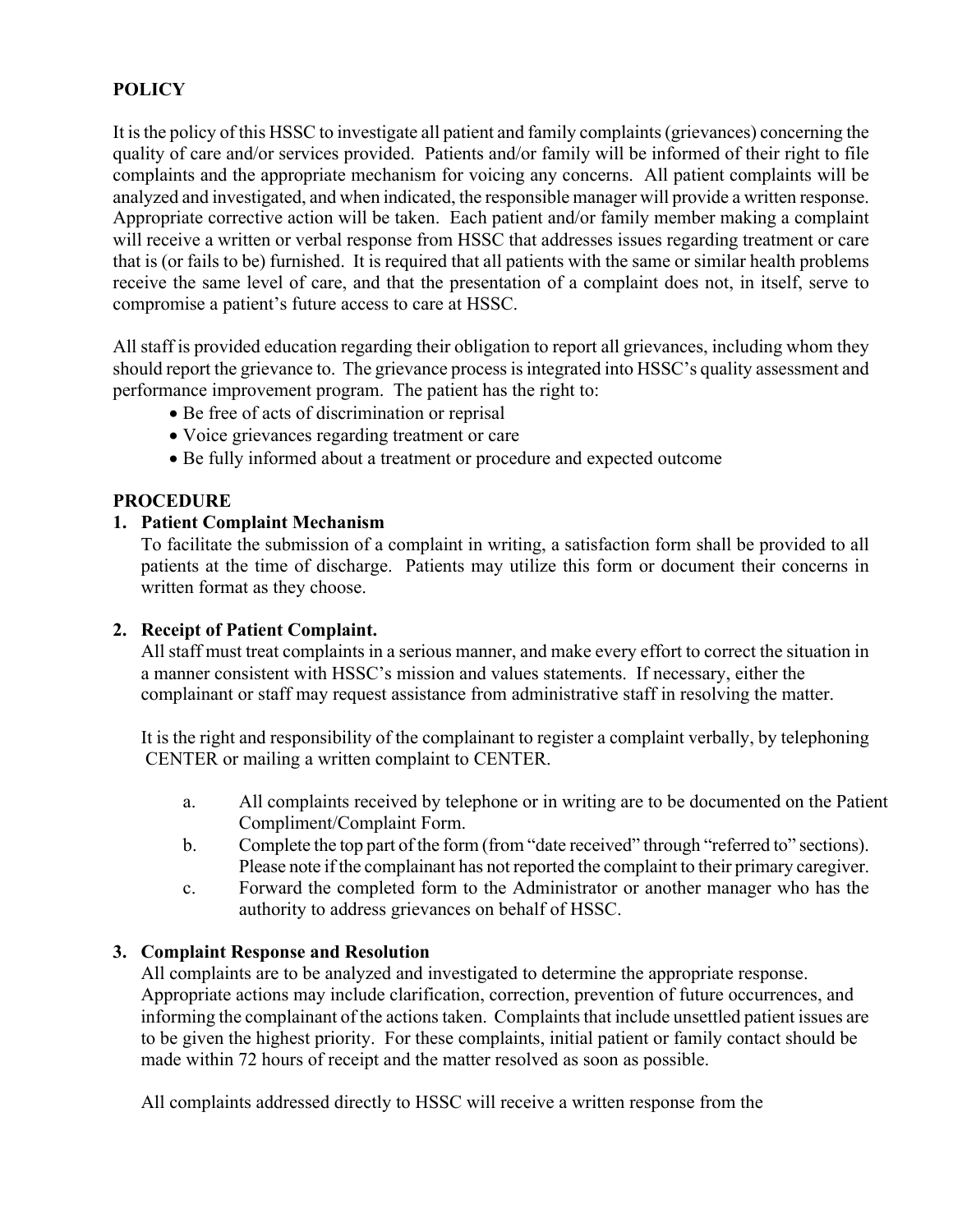Administrator within two weeks. The patient and/or patient's representative will be notified in writing of HSSC's decision regarding the grievance. The written notice must include the name of HSSC's contact person, the steps taken to investigate the grievance, the results of the investigation, and the date the process was completed. Form letters with generic statements will not be utilized.

Documentation of how the grievance was addressed and the action(s) taken shall be documented on the Compliment/Complaint form. Upon closure, all completed forms should be forwarded to the Administrator for discussion at the QAPI committee meeting.

#### **4. Complaint Review**

 The QAPI Committee shall establish a mechanism to categorize patient complaints by importance. Quarterly summary reports will be discussed at the QAPI committee meetings and forwarded to the MEC for further review.

The QAPI Committee will maintain a file of complaints and/or data for at least two years. Any complaint which may have potential legal liability should be preserved in its original form.

#### **5. Comments/Suggestions**

Patients and visitors should be encouraged to offer comments or suggestions to any staff member.

### **FILE A COMPLAINT:**

### **CMS :**

http://www.medicare.gov/claims-and-appeals/medicare-rights/get-help/ombudsman.html

All Medicare beneficiaries may also file a complaint or grievance with the Medicare Beneficiary Ombudsman. Visit the Ombudsman's webpage on the web at: 1-800-633-4227 or TTY: 877-486-2148

# **NORTH CAROLINA DHSR:**

# **By Phone**

#### Complaint Hotline: **1-800-624-3004 (within N.C.) or 919-855-4500**

Complaint Hotline Hours: 8:30 a.m. - 4:00 p.m. weekdays, except holidays.

# **By Fax**

Please fax your information to 919-715-7724